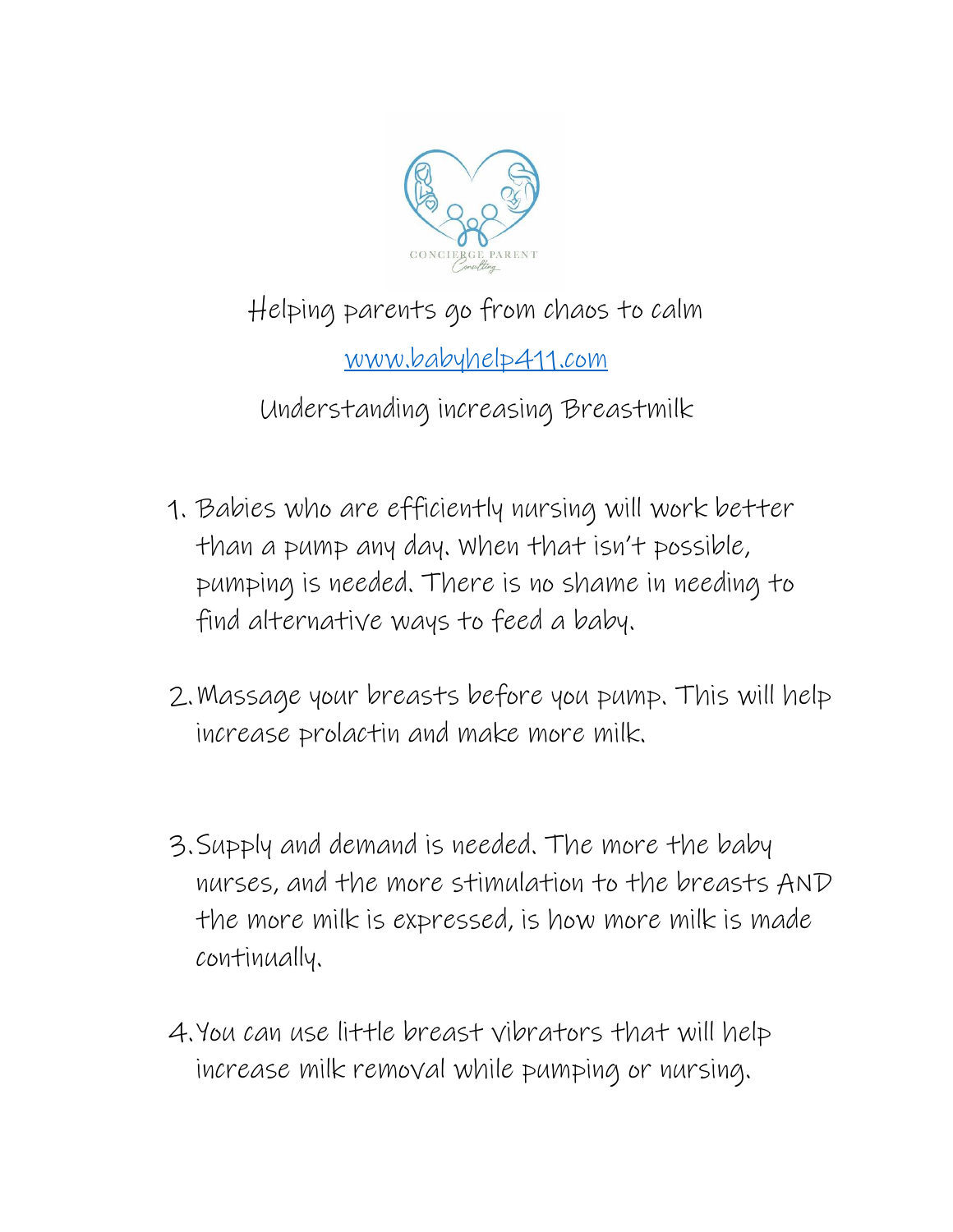- 5. Relaxing as much as possible and looking at the baby or photos of the baby, or even hearing baby sounds can help with a letdown.
- 6. Your baby will get what it needs to from you. When you eat and drink well, replace your vitamins and minerals, you are staying strong for your baby. This is replenishment for you.
- 7. Making sure you have a working pump when pumping can matter. If it is used or second hand and not working well, check the valves and tubing to make sure it's all working well.
- 8.Set small milestones and then celebrate every time you meet one!
- 9. Confirm you have the correct flange sizes for your nipples if you aren't getting enough from the pump. It can make a difference!